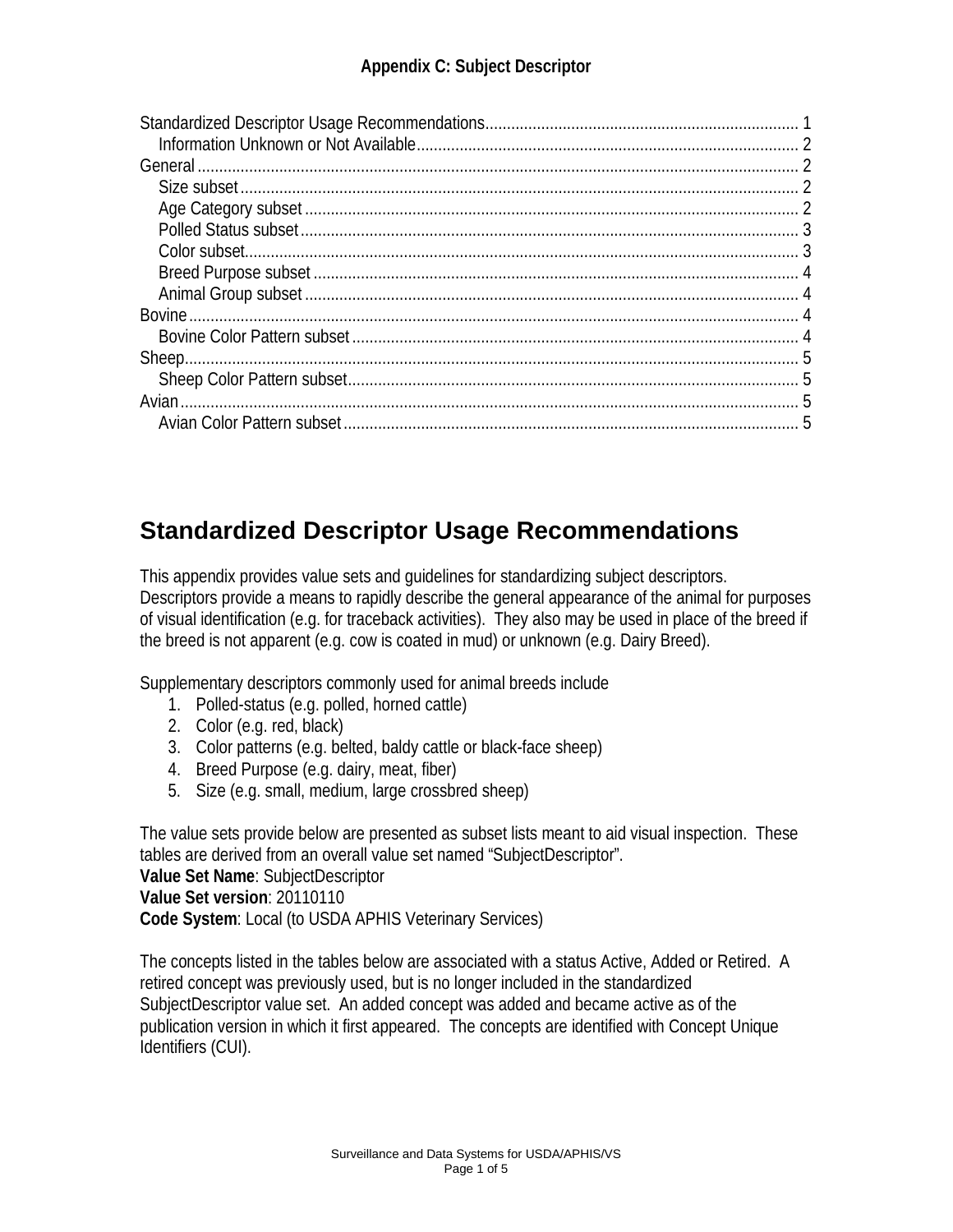#### <span id="page-1-0"></span>*Information Unknown or Not Available*

Code System: HL7 NullFlavor [2.16.840.1.113883.5.1008] Value Set Name: NullFlavor

| <b>Concept Name</b> | CUI                              | VS<br><b>Concept</b><br><b>State</b> | <b>Notes</b>                                                                                                                                                          |
|---------------------|----------------------------------|--------------------------------------|-----------------------------------------------------------------------------------------------------------------------------------------------------------------------|
| AskedButUnknown     | 2.16.840.1.113<br>883.1.11.10614 | Active                               | Description: Information was sought but not<br>found (e.g., owner was asked but didn't know);<br>Synonym = "Not Specified"                                            |
| NoInformation       | 2.16.840.1.113<br>883.1.11.10610 | Active                               | No information whatsoever can be inferred from<br>this exceptional value. This is the most general<br>exceptional value. It is also the default<br>exceptional value. |
| Other               | 2.16.840.1.113<br>883.1.11.10616 | Active                               | Description: The actual value is not an element<br>in the value domain of a variable. (e.g., concept<br>not provided by required code system).                        |
| Unknown             | 2.16.840.1.113<br>883.1.11.10612 | Active                               | Description: A proper value is applicable, but not<br>known.                                                                                                          |

## <span id="page-1-1"></span>**General**

#### <span id="page-1-2"></span>*Size subset*

| <b>Concept</b><br><b>Name</b> | CUI  | VS<br><b>Concept</b><br><b>State</b> | <b>Notes</b>                                                                                                                              |
|-------------------------------|------|--------------------------------------|-------------------------------------------------------------------------------------------------------------------------------------------|
| Heavy                         | 1044 | Active                               | If used to describe a broiler chicken, this is defined as weighing 5<br>lbs or more.                                                      |
| Large                         | 1002 | Active                               |                                                                                                                                           |
| Medium                        | 1001 | Active                               | If used to describe a broiler chicken, this is defined as weighing<br>less than 5 lbs.                                                    |
| Miniature                     | 1045 | Active                               | If guidelines exist for specific species (such as horse) these<br>guidelines should be adhered to when selecting this size<br>designator. |
| Small                         | 1000 | Active                               |                                                                                                                                           |

### <span id="page-1-3"></span>*Age Category subset*

| <b>Concept</b><br><b>Name</b> | <b>CUI</b> | VS<br><b>Concept</b><br><b>State</b> | <b>Notes</b>                                                                                                                                                                   |
|-------------------------------|------------|--------------------------------------|--------------------------------------------------------------------------------------------------------------------------------------------------------------------------------|
| 12 to $<$ 18<br>months        | 1055       | Active                               | Estimated age category for sheep in which the first<br>permanent incisor has erupted, but lower than remaining<br>deciduous teeth.                                             |
| 18 to $<$ 24<br>months        | 1056       | Active                               | Estimated age category for sheep in which the first<br>permanent incisor is level with or extends above remaining<br>deciduous teeth; second permanent incisor has not erupted |
| 2 years                       | 1057       | Active                               | Estimated age category for sheep in which the second<br>permanent incisor has erupted; the third permanent incisor<br>has not erupted                                          |
| 3 years                       | 1058       | Active                               | Estimated age category for sheep in which the third<br>permanent incisor has erupted; the fourth permanent incisor<br>has not erupted                                          |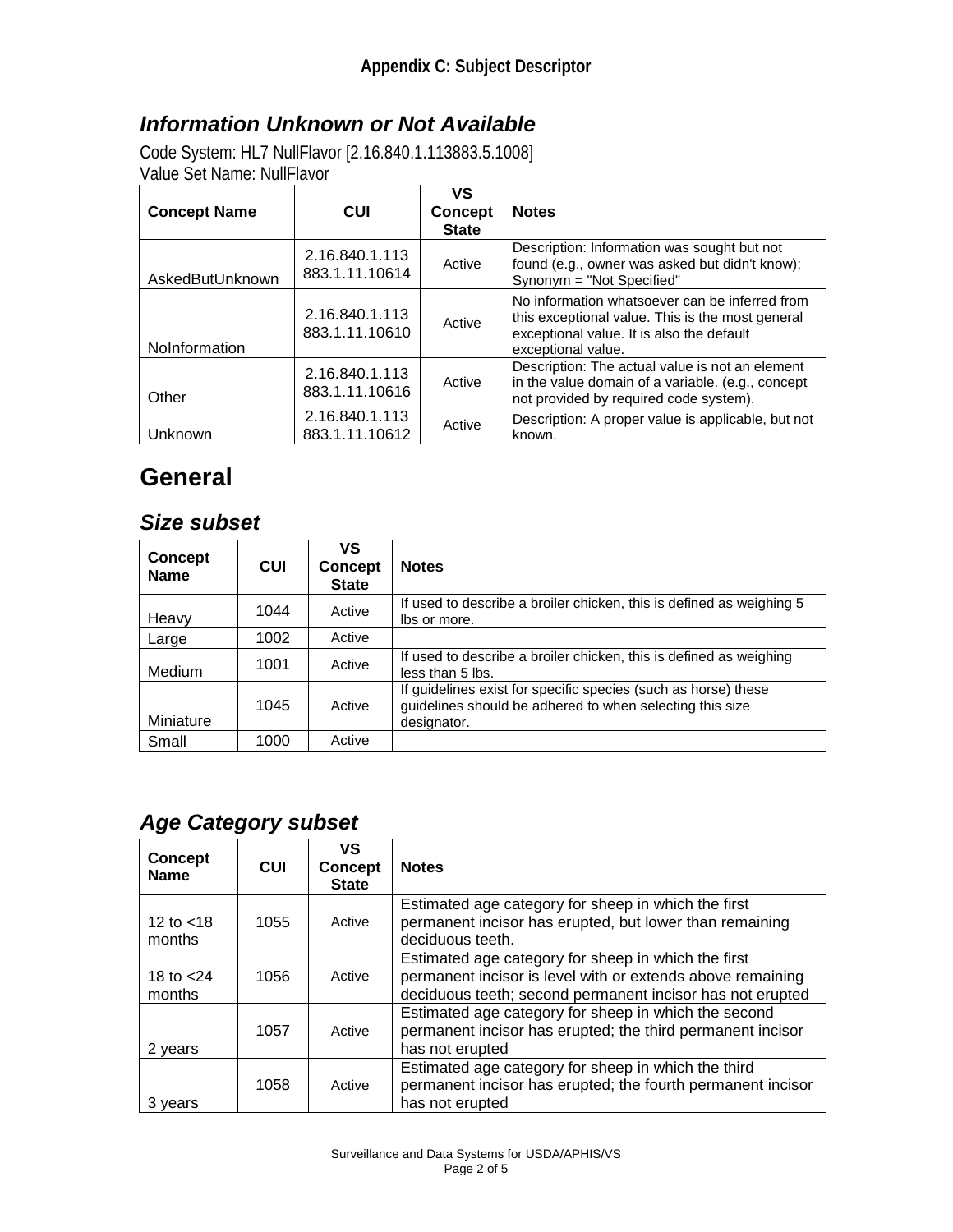#### **Appendix C: Subject Descriptor**

| <b>Concept</b><br><b>Name</b> | <b>CUI</b> | <b>VS</b><br>Concept<br><b>State</b> | <b>Notes</b>                                                                                                                                                                                                                                                                                                                                                                                                                                                                                                         |
|-------------------------------|------------|--------------------------------------|----------------------------------------------------------------------------------------------------------------------------------------------------------------------------------------------------------------------------------------------------------------------------------------------------------------------------------------------------------------------------------------------------------------------------------------------------------------------------------------------------------------------|
| 4 years                       | 1059       | Active                               | Estimated age category for sheep in which the fourth<br>permanent incisor has erupted; no dental wear evident on<br>fourth incisor                                                                                                                                                                                                                                                                                                                                                                                   |
| Adult                         | 1047       | Active                               | When used to describe a chicken: a Hen is an adult female<br>chicken; a Rooster is an adult male chicken; a Stag is a male<br>chicken older than one year of age. When used to describe cattle:<br>an adult beef cow is older than 18 months; an adult dairy cow is<br>older than 24 months. When used to describe sheep and goats an<br>adult is older than 18 months. When used to describe swine an<br>adult pig is 1 year of age or older. When used to describe horses<br>an adult horse is older than 2 years. |
| Baby                          | 1050       | Active                               | Baby broiler chickens are less than 4 weeks old and are typically<br>white or grey (barred). They are immature and have incomplete<br>feathering, a transition between down and feathers. They weigh<br>approximately 2 to 4 oz.                                                                                                                                                                                                                                                                                     |
| Egg                           | 1046       | Active                               |                                                                                                                                                                                                                                                                                                                                                                                                                                                                                                                      |
| Full mouth<br>– min           | 1060       | Active                               | Estimated age category for sheep that have a full mouth of<br>teeth; all incisors fully erupted, with minimal dental wear.                                                                                                                                                                                                                                                                                                                                                                                           |
| Full mouth<br>– mod           | 1061       | Active                               | Estimated age category for sheep that have a full mouth of<br>teeth; with moderate dental wear. No broken, missing or<br>markedly splayed teeth.                                                                                                                                                                                                                                                                                                                                                                     |
| Full mouth<br>$-$ sev         | 1062       | Active                               | Estimated age category for sheep that have a full mouth of<br>teeth; all incisors fully erupted, with severe dental wear.<br>Teeth may be broken, missing, or markedly splayed.                                                                                                                                                                                                                                                                                                                                      |
| Grower-<br>Finisher           | 1051       | Added                                | A grower or finisher pig is between 8-30 weeks of age                                                                                                                                                                                                                                                                                                                                                                                                                                                                |
| Nursery                       | 1052       | Added                                | A nursery pig is between weaned and 8 weeks of age                                                                                                                                                                                                                                                                                                                                                                                                                                                                   |
| Pre-Adult                     | 1054       | Added                                | A pre-adult pig is between 30-52 weeks of age as pigs kept<br>past market weight, usually as replacement breeding<br>animals.                                                                                                                                                                                                                                                                                                                                                                                        |
| Suckling                      | 1053       | Added                                | A suckling pig is between birth and weaned                                                                                                                                                                                                                                                                                                                                                                                                                                                                           |

### <span id="page-2-0"></span>*Polled Status subset*

| <b>Concept</b><br><b>Name</b> | <b>CUI</b> | VS<br><b>Concept</b><br><b>State</b> | <b>Notes</b>                                                                                                                                             |
|-------------------------------|------------|--------------------------------------|----------------------------------------------------------------------------------------------------------------------------------------------------------|
| Horned                        | 1009       | Active                               |                                                                                                                                                          |
| Longhorn                      | 1015       | Active                               |                                                                                                                                                          |
| Polled                        | 1008       | Active                               | absence of horns                                                                                                                                         |
| <b>Scurs</b>                  | 1016       | Active                               | Small horn-like growths on the frontal bone in the same locations<br>as horns would grow. Most are moveable and are not attached<br>firmly to the skull. |
| Shorthorn                     | 1017       | Active                               |                                                                                                                                                          |

#### <span id="page-2-1"></span>*Color subset*

| <b>Concept</b><br><b>Name</b> | <b>CUI</b> | ٧S<br><b>Concept</b><br><b>State</b> | <b>Notes</b> |
|-------------------------------|------------|--------------------------------------|--------------|
| <b>Black</b>                  | 1011       | Active                               |              |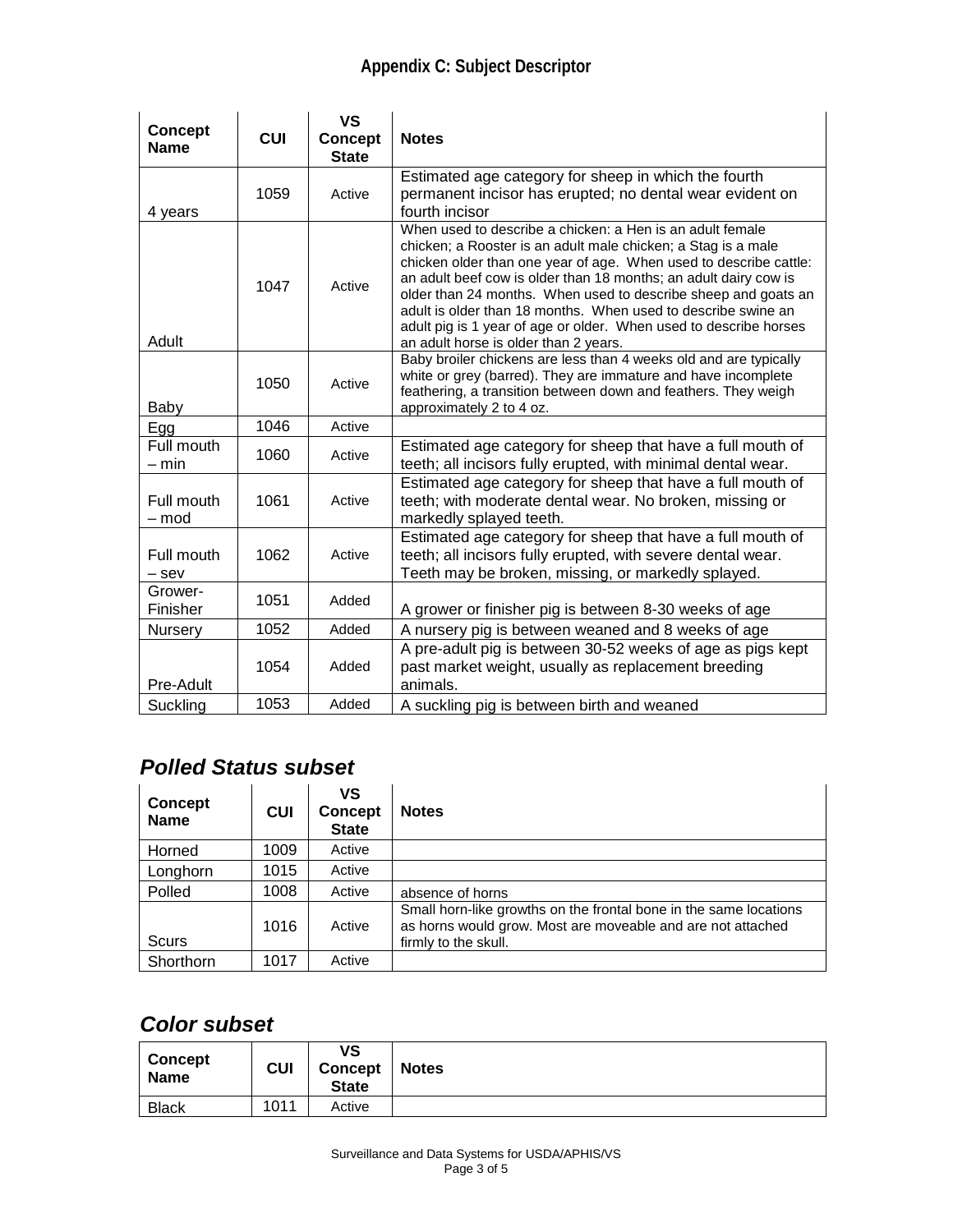| Concept<br><b>Name</b> | <b>CUI</b> | VS<br><b>Concept</b><br><b>State</b> | <b>Notes</b>                                            |
|------------------------|------------|--------------------------------------|---------------------------------------------------------|
| <b>Brown</b>           | 1032       | Active                               | Synonyms: "Moorit", "Musket"                            |
| Grey                   | 1018       | Active                               | Synonyms: "Blue Grey", "English Blue", "Silver", "Blue" |
| Red                    | 1012       | Active                               |                                                         |
| Tan                    | 1019       | Active                               | Synonyms: "Smoke", "Mouse", "Fawn", "Beige"             |
| White                  | 1014       | Active                               |                                                         |
| Yellow                 | 1020       | Active                               | Synonyms: "Blonde"                                      |

### <span id="page-3-0"></span>*Breed Purpose subset*

This information is meant to describe the traditional use of the type or breed of animal described (e.g. Draft). This tradition breed purpose may not match the current use of the animal when it was observed (represented with the VS SubjectFunction value set) or the original reason why the animal was produced (represented with the NAHLN Production Class value set).

| <b>Concept</b><br><b>Name</b> | <b>CUI</b> | VS<br><b>Concept</b><br><b>State</b> | <b>Notes</b>                    |
|-------------------------------|------------|--------------------------------------|---------------------------------|
| Dairy breed                   | 1031       | Active                               |                                 |
| Draft breed                   | 1042       | Active                               |                                 |
| Fiber breed                   | 1039       | Active                               |                                 |
| Meat breed                    | 1030       | Active                               | Synonyms: "Beef breed"          |
| Warmblood<br>breed            | 1043       | Active                               | Approved sport horse bloodlines |

#### <span id="page-3-1"></span>*Animal Group subset*

| <b>Concept Name</b>    | CUI  | ٧S<br><b>Concept</b><br><b>State</b> | <b>Notes</b>                                                                        |
|------------------------|------|--------------------------------------|-------------------------------------------------------------------------------------|
| <b>Multiple Breeds</b> | 1007 | Active                               | An observation for a group of animals. The group is<br>composed of multiple breeds. |

## <span id="page-3-2"></span>**Bovine**

#### <span id="page-3-3"></span>*Bovine Color Pattern subset*

| <b>Concept Name</b>     | <b>CUI</b> | VS<br><b>Concept</b><br><b>State</b> | <b>Notes</b>                                                                                                                                                                             |
|-------------------------|------------|--------------------------------------|------------------------------------------------------------------------------------------------------------------------------------------------------------------------------------------|
| <b>Belted</b>           | 1010       | Active                               | The central portion of the torso is white in a complete "belt"<br>or band around the middle against a dark colored front and<br>hind end.                                                |
| Black baldy             | 1006       | Active                               | most of the face is white, including the sides of the face                                                                                                                               |
| <b>Black white face</b> | 1021       | Active                               | a broad white marking runs from forehead to muzzle, while<br>the ears and sides of face are black                                                                                        |
| Black brockle face      | 1022       | Active                               |                                                                                                                                                                                          |
| Blue roan               | 1023       | Active                               | Intermingled black and white hairs in at least part of the<br>body                                                                                                                       |
| <b>Brindle</b>          | 1024       | Active                               | A pattern of intermingled colors which are more marbled or<br>streaked than roan. Also the two colors are black and red or<br>yellow in brindle instead of black or red and white, as in |